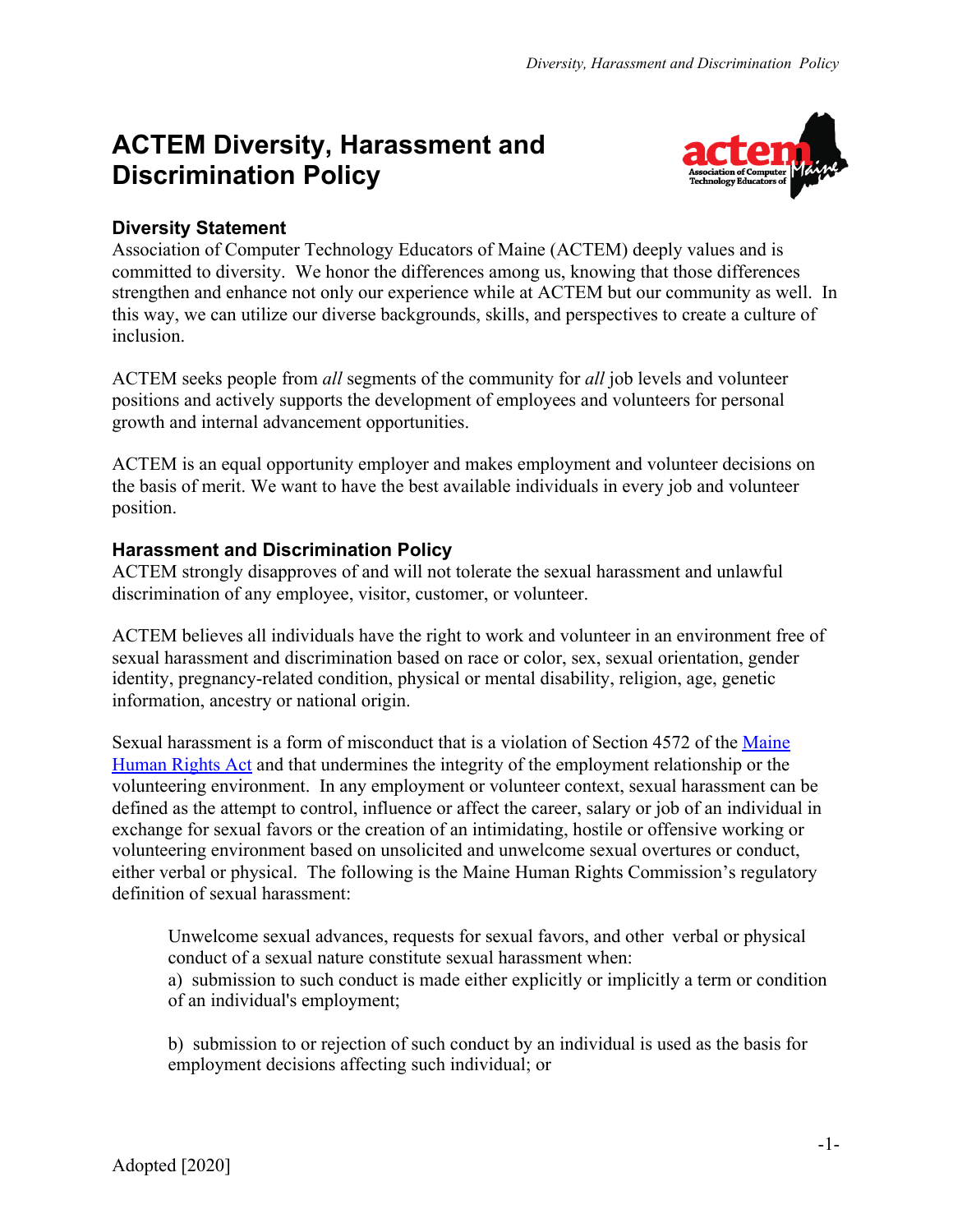c) such conduct has the purpose or effect of substantially interfering with an individual's work performance or creating an intimidating, hostile, or offensive working environment.

Examples of sexual harassment are: 1) repeated unwelcome sexual flirtations, advances, gestures, comments, or propositions; 2) continued or repeated verbal abuse of a sexual nature; 3) graphic or degrading comments about an individual or his/her/their appearance; 4) the display of sexually suggestive objects or pictures or jokes; 5) any offensive physical contact; and 6) any retaliation or threat of retaliation against one who has made a complaint of harassment. In addition, no one should suggest, imply or threaten that an applicant or employee's "cooperation" of a sexual nature (or refusal thereof) will have any effect on the individual's employment, assignment, compensation, advancement, career development, or any other condition of employment.

Any employee, volunteer (including directors and officers), visitor, or constituent of ACTEM who feels that s/he/they has been subject to sexual harassment or unlawful discrimination, or who has observed or learned of such incidents directed toward others, should immediately report the incident or incidents to the Executive Director, or if the Executive Director is involved, to the President. ACTEM will make a thorough investigation of any alleged incident. The investigation will be kept confidential to the greatest extent practical, and as consistent with legal obligations. Any employee or volunteer who is determined, after investigation, to have engaged in sexual harassment or discrimination will be subject to appropriate sanctions up to and including termination or dismissal as a volunteer, including, if applicable, removal from the Board of Directors.

In addition, employees may file a complaint of sexual harassment or unlawful discrimination directly with the Maine Human Rights Commission at State House Station 51, Augusta, Maine 04333, (207) 624-6290 (see also <https://www.maine.gov/mhrc/file>for more information and a link to an online complaint form). Any employee wishing to make a complaint directly to the Maine Human Rights Commission must do so within 300 days of the alleged incident or incidents.

Although ACTEM's policy on discrimination and harassment applies to volunteers, ACTEM and its volunteers understand that ACTEM is not extending any employee rights to volunteers, including the right to bring an action based on federal, state or local discrimination or harassment laws.

Employees are protected by law from retaliation for filing a complaint of sexual harassment or discrimination with the Commission. There will be no retaliatory measures taken against any employee who makes a complaint of sexual harassment or discrimination.

## \*\*\*\*\*\* \*\*\*\*\*

This Policy was approved by a majority of Directors present at a regularly scheduled meeting of the Board of Directors of ACTEM at which a quorum existed, pursuant to the applicable provisions of the Maine Revised Statutes Annotated and the Bylaws of the Corporation.